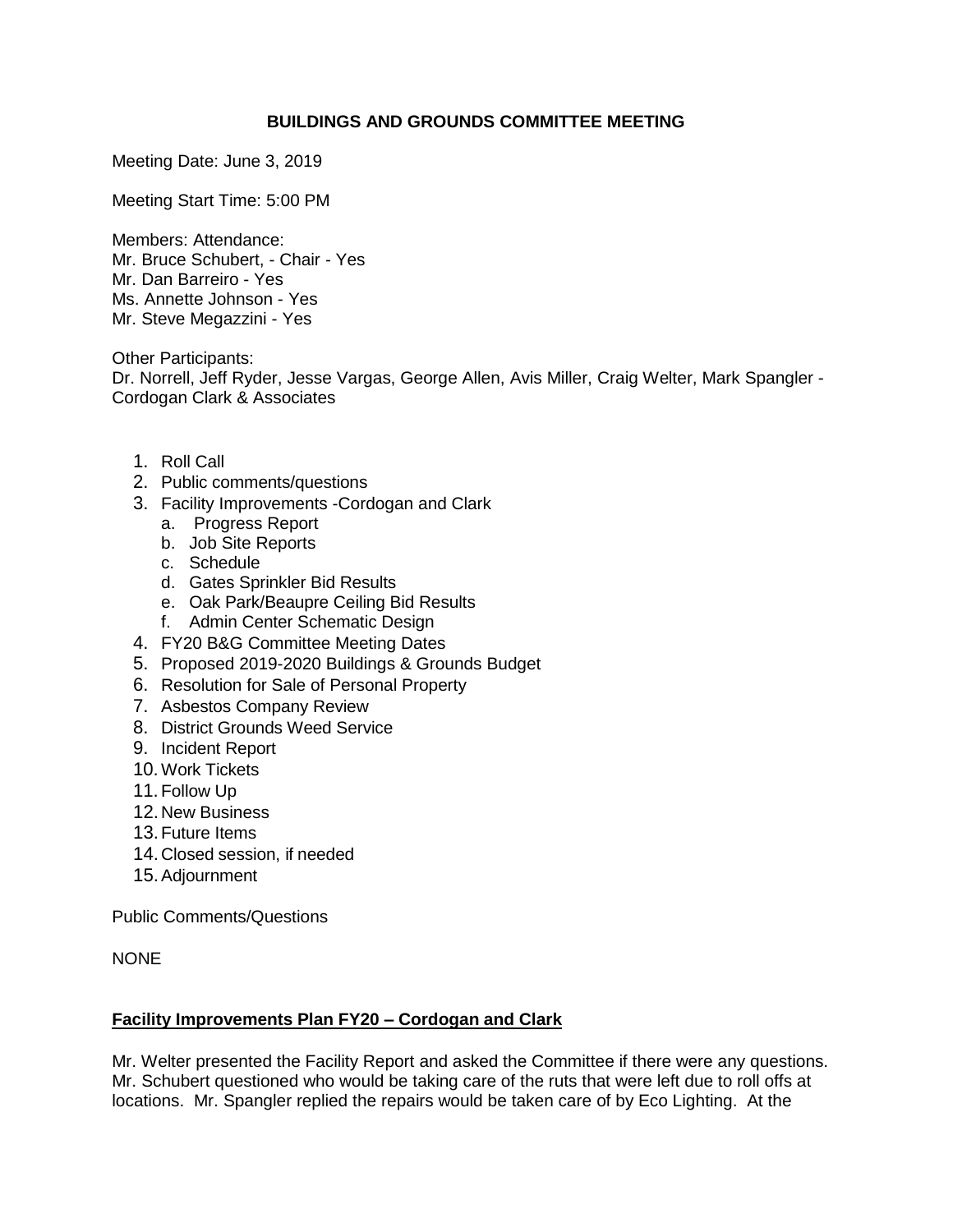Magnet Academy, there will be a joint conjunction between Eco Lighting and the District to do repairs.

Mr. Welter reported the drone was out Friday to take aerial photos of Bardwell. Photos will be forwarded to Mr. Megazzini.

Roofing priorities have been reviewed and re-evaluated.

.

Mr. Welter reported bids have been received for ceiling replacement at Oak Park/Beaupre and the sprinklers at Gates. Flooring replacement bids are due back on June 4<sup>th</sup> and will share results at the July meeting.

There have been several meeting regarding the Administration Center for review and determining spaces.

Ceiling Replacement Bid for Beaupre/Oak Park were received. There were 3 bidders with Builders Land Inc. bid being incomplete and rejected. The next low bidder was Slaten Construction in the amount of \$67,860.00. References were checked and recommendation is motion to approve Slaten Construction in the amount of \$67, 860.00. Committee agreed to move to Board on June 3rd for approval.

Bids were also received for the Sprinkler at Gates in the 1950's and 1960's wings of the building. There was one (1) bidder, Nelson Fire Protection in the amount of \$247,823.00. Discussion took place regarding setting a precedence, addressing building electrical infrastructure, fire prevention/detection, and current mechanical projects (Heating and A/C) projects throughout the district.

Mr. Welter reported the sprinklers at Gates are not a code requirement. Mr. Megazzini reported the opportunity came about due to the removal of the ceiling in the area for the ceiling project and mechanical project and that efficiency with installations could be realized. Mr. Welter reported any additions at locations since 2006 have been sprinkled. Mr. Welter also reported that with the exception of a few items noted in the 2012 decennial report the district is code compliant with fire alarms, pull stations, and smoke detection.

Mr. Schubert expressed concern with approval due to other necessities and that the committee has not been provided with an overall plan for the entire district with associated costs and timelines. The Committee agreed and will not move forward at this time with the project.

Flooring Bids for Hermes and EHS will be opened on June 4<sup>th</sup>. In order to meet the construction schedule timeline, approval will be presented at the June 11<sup>th</sup> Finance Committee Meeting and the June 17<sup>th</sup> Board Meeting. Bids will also be received and presented for the abatement portion of the project.

Mr. Welter presented the Summer 2020 summary. Roof replacements are scheduled to take place at 8 locations. The roofs from 1999/2000 were a 15 year roof and are beginning to fail and are the majority that are being addressed. During the last 8 years, 30 year shingles have been installed with roof replacements. Mr. Welter informed the Committee on several roofs, a coating system is being installed. This will give the roof approximately another 15 years at a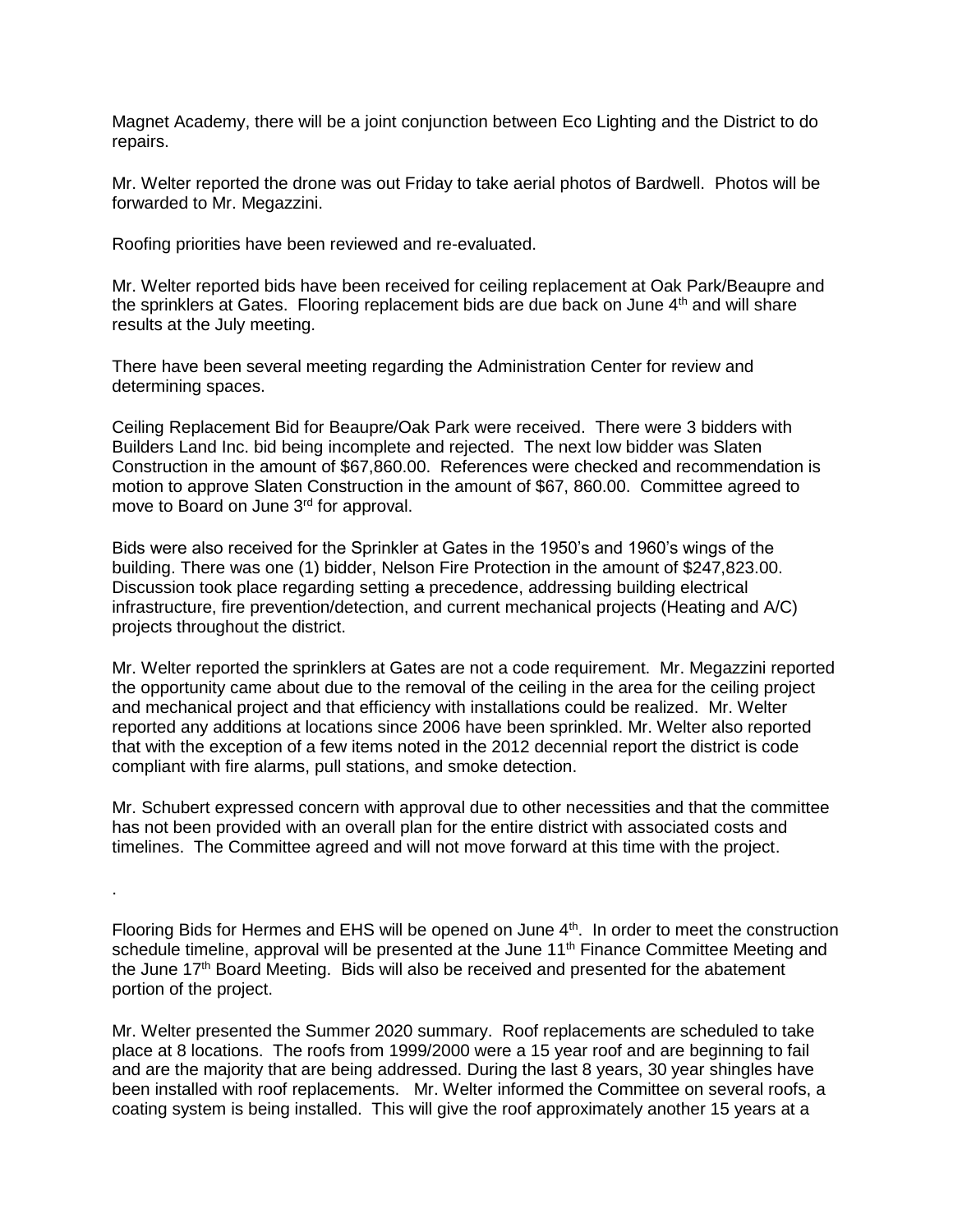lower cost. Emergency roof leaks will continue to be addressed. Mr. Barreiro questioned if claims were submitted for hail damage. Ms. Johnson reported in the past Simmons, Hermes and O'Donnell had possible hail damage and a claims were not submitted due to a schoolfunded insurance at that time. Mr. Welter reported meetings and communication will continue with the Administration regarding roofing needs/recommendations.

Mr. Welter presented the plans for the Administration Center. He reported there have been meetings to finalize spaces and meetings with the developer have taken place. He reported there is a meeting set for Thursday, June  $6<sup>th</sup>$  with the City of Aurora to discuss requirements, closing of Seminary and alley work.

Plans were presented with space recommendations for the basement, first, second and third floors. The first floor will include the Welcome Center and Board Room. The Board Room will have an occupancy of approximately 150 compared to the current Board Room occupancy of 70. Mr. Barreiro questioned if there will be security for entering the new location. Visitors will be buzzed in and there will be a restricted area at the Board Room that can secured.

Mr. Welter reported the project is on target with the proposed timeline. Documents are expected to be on the street in September for bidding.

#### **FY20 B&G Committee Meeting Dates**

Committee approved the proposed FY20 Meeting Dates.

#### **Proposed 2019-2020 Buildings and Grounds Budget**

Mr. Ryder presented the proposed 2019-2020 Buildings and Grounds Budget. He reported the proposed budget is for items checks are written for. Mr. Ryder went over each section by account indicating the FY19 budget compared to the FY20 proposed budget. The FY19 total budget was \$4,529,023.52 and the proposed FY20 budget is \$4,726,423.60. The Building Improvement budget for FY19 was \$9,561,995.00 and the proposed FY20 budget is \$9,564,129.00. There is still a FY19 balance in the Building Improvements of \$5,588,814.90 which payments will still be processed prior to June 30th. Mr. Ryder also presented a spreadsheet and explained each location will have their own general ledger number for expenses.

Ms. Johnson would like to see labor and overtime wages tied into the Buildings & Grounds budget.

Mr. Ryder will revise budget and present to Finance on June 11<sup>th</sup>. The revised budget will be brought back to the July Committee meeting for approval.

#### **Resolution for Sale of Personal Property**

Resolution for Sale of four (4) District vehicles was presented. Committee agreed to move forward to the Board with recommendation for disposal.

## **Asbestos Company Review**